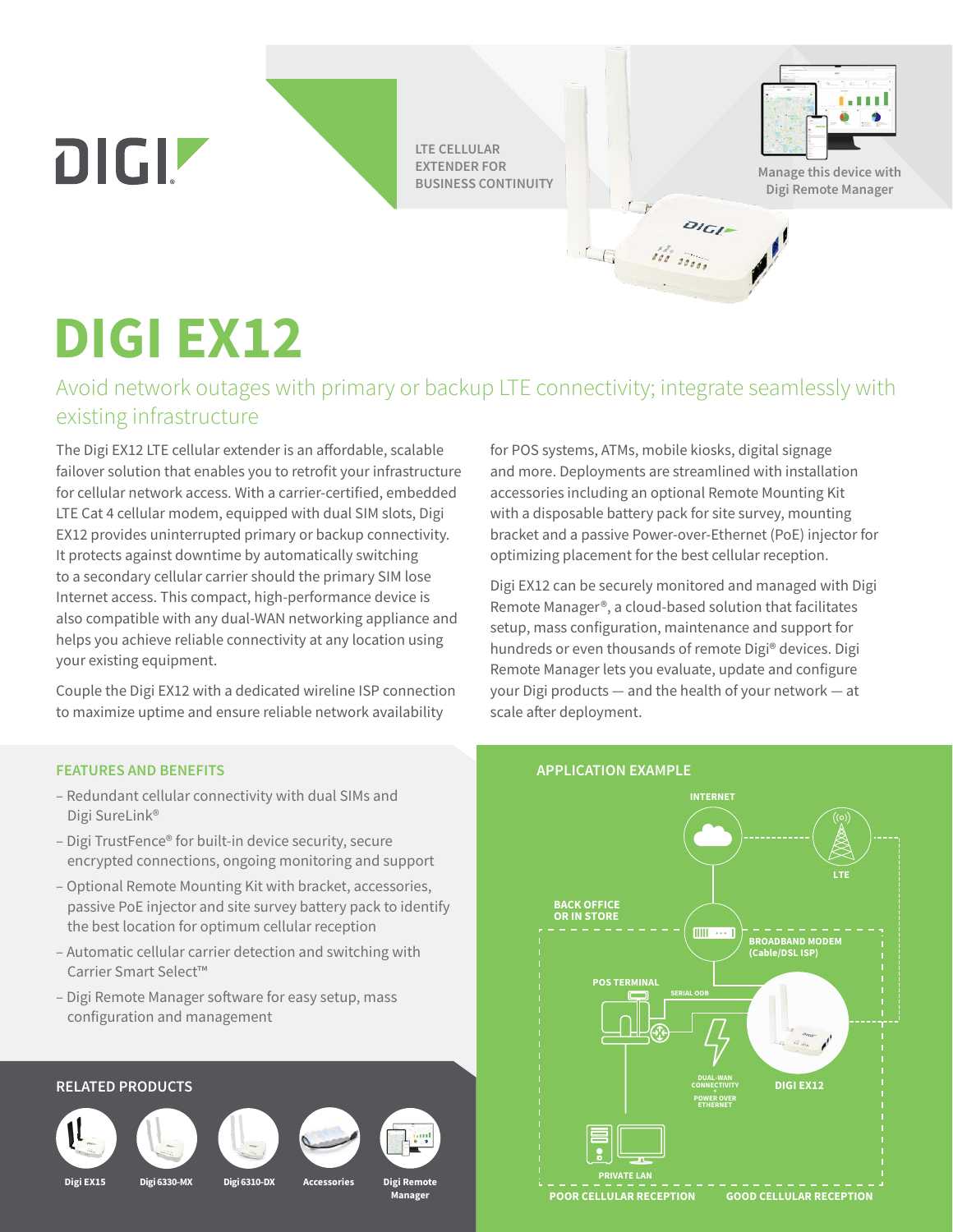| <b>SPECIFICATIONS</b>                              | <b>DIGI® EX12</b>                                                                                                                                                                                                                                                                                   |  |
|----------------------------------------------------|-----------------------------------------------------------------------------------------------------------------------------------------------------------------------------------------------------------------------------------------------------------------------------------------------------|--|
| <b>CELLULAR CONNECTIVITY</b>                       |                                                                                                                                                                                                                                                                                                     |  |
| <b>CELLULAR</b>                                    | LTE: B2, B4, B5, B12, B13, B14, B66, B71; 3G: B2, B4, B5; Transfer rate (max): 150 Mbps down, 50 Mbps up                                                                                                                                                                                            |  |
| <b>CONNECTORS</b>                                  | (2) 50 $\Omega$ SMA (center pin: female)                                                                                                                                                                                                                                                            |  |
| <b>SIM SLOTS</b>                                   | (2) Mini-SIM (2FF); software selectable and hardware switchable                                                                                                                                                                                                                                     |  |
| SOFTWARE AND MANAGEMENT                            |                                                                                                                                                                                                                                                                                                     |  |
| <b>REMOTE MANAGEMENT</b>                           | Digi Remote Manager®; SNMP v3 (user installed/managed), encrypted SMS                                                                                                                                                                                                                               |  |
| <b>LOCAL MANAGEMENT</b>                            | WebUI (HTTP/HTTS); CLI (SSH, serial port)                                                                                                                                                                                                                                                           |  |
| <b>PROTOCOLS</b>                                   | RIP, RIPng, OSPFv2, OSPFv3, BGP, Babel, IS-IS                                                                                                                                                                                                                                                       |  |
| <b>MANAGEMENT/</b><br><b>TROUBLESHOOTING TOOLS</b> | FTP client, SCP; protocol analyzer with PCAP for Wireshark; event logging with syslog and SMTP client; NTP/SNTP                                                                                                                                                                                     |  |
| <b>MEMORY</b>                                      | 256 MB RAM, 512 MB flash                                                                                                                                                                                                                                                                            |  |
| <b>ETHERNET</b>                                    |                                                                                                                                                                                                                                                                                                     |  |
| <b>PORTS</b>                                       | (2) RJ-45; 10/100 Mbps (auto-sensing)                                                                                                                                                                                                                                                               |  |
| <b>SERIAL</b>                                      |                                                                                                                                                                                                                                                                                                     |  |
| <b>PORTS</b>                                       | $(1)$ RS-232 (RJ-45)                                                                                                                                                                                                                                                                                |  |
| <b>PHYSICAL</b>                                    |                                                                                                                                                                                                                                                                                                     |  |
| DIMENSIONS (L x W x H)                             | 127 mm x 127 mm x 25 mm (5.0 in x 5.0 in x 1.0 in)                                                                                                                                                                                                                                                  |  |
| <b>WEIGHT</b>                                      | 0.24 kg (8.25 oz)                                                                                                                                                                                                                                                                                   |  |
| <b>STATUS LEDS</b>                                 | LAN (link = solid, flashing = act), WAN (link = solid, flashing = act), LTE, 5 signal                                                                                                                                                                                                               |  |
| <b>ENCLOSURE</b>                                   | Plastic                                                                                                                                                                                                                                                                                             |  |
| <b>POWER REQUIREMENTS</b>                          |                                                                                                                                                                                                                                                                                                     |  |
| <b>POWER INPUT</b>                                 | 18 VDC 1 A                                                                                                                                                                                                                                                                                          |  |
| <b>OTHER</b>                                       | Includes power supply, cables, antennas and optional Remote Mounting Kit: temporary battery, passive PoE injector, mounting bracket<br>and accessories (see part numbers for details); Note: only the Digi-supplied power supply and passive PoE injector are recommended for<br>use with Digi EX12 |  |
| ENVIRONMENTAL                                      |                                                                                                                                                                                                                                                                                                     |  |
| <b>OPERATING TEMPERATURE</b>                       | 0° C to 40° C (32° F to 104° F)                                                                                                                                                                                                                                                                     |  |
| <b>RELATIVE HUMIDITY</b>                           | 5% to 95% (non-condensing)                                                                                                                                                                                                                                                                          |  |
| <b>APPROVALS</b>                                   |                                                                                                                                                                                                                                                                                                     |  |
| <b>CELLULAR</b>                                    | Visit www.digi.com/resources/certifications for latest certifications                                                                                                                                                                                                                               |  |
| <b>EMISSIONS / IMMUNITY</b>                        | FCC Part 15, Subpart B, Class A; CE, RCM; CAN ICES-3(B)/NMB-3(B)                                                                                                                                                                                                                                    |  |
| <b>WARRANTY</b>                                    |                                                                                                                                                                                                                                                                                                     |  |
| <b>PRODUCT WARRANTY</b>                            | 3-year                                                                                                                                                                                                                                                                                              |  |

## **PRODUCT IMAGES**